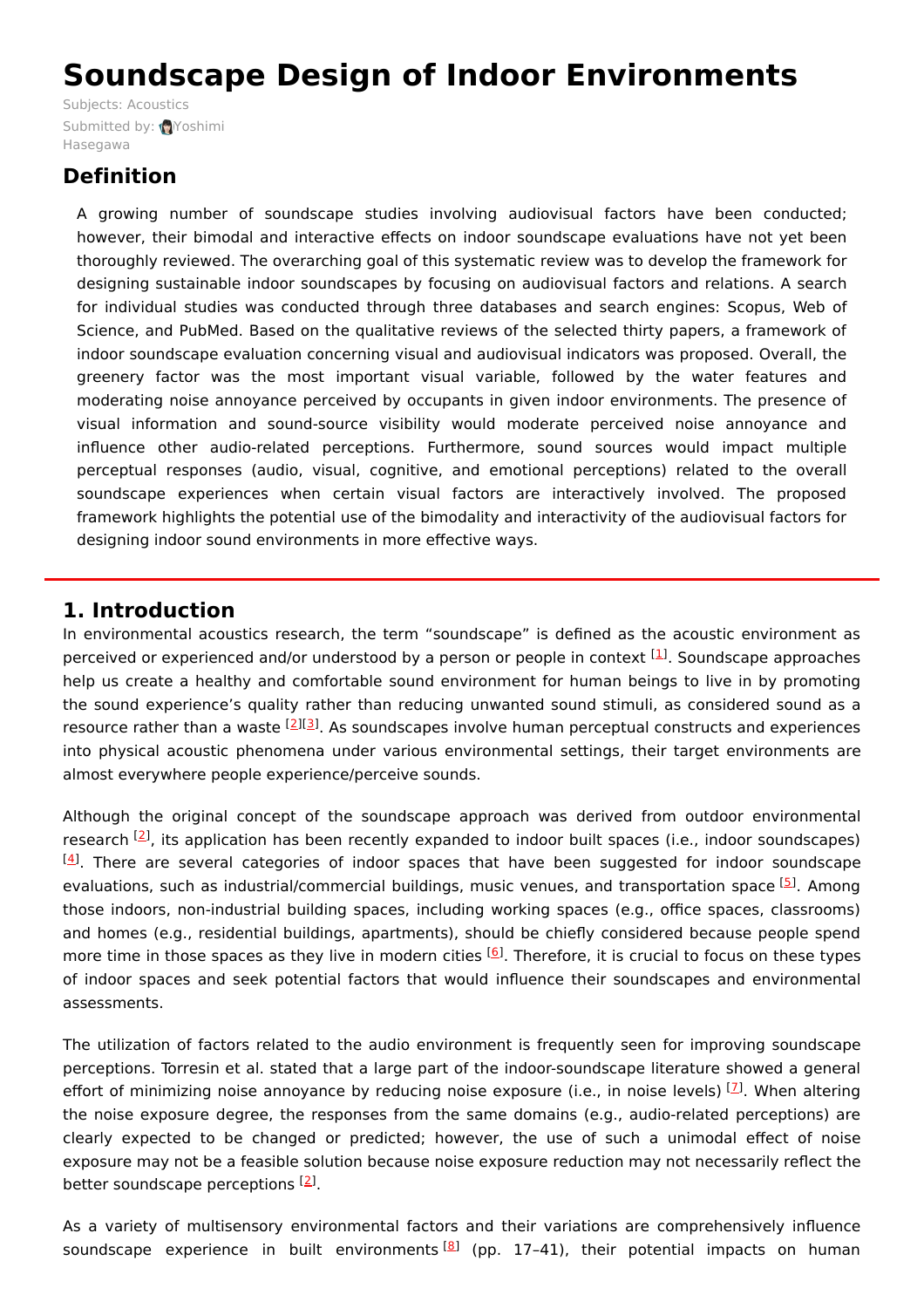perceptions should not be neglected and, in particular, a variety of non-acoustical factors are proposed for affecting soundscape perceptions <sup>[\[7](#page-5-6)]</sup>. By reviewing a large body of indoor soundscape studies, we found that various categories of non-acoustical factors influencing the acoustic perception in indoor residential buildings are proposed: urban context (e.g., presence of green space, sea views at home), house-related (e.g., room location), person-related (e.g., age, gender, noise sensitivity), socio-economic (e.g., education level, income), and so on  $^{[1]}$ . Although listing those potential factors would enrich the existing framework of soundscape designs, the evidence of their effects is still ambiguous; therefore, it is still insufficient to fully utilize the non-acoustical factors to provide better soundscapes for future sustainable designs and human well-being.

Among the potential factors unrelated to the audio environments, one of the most prominent non-auditory factors is visual or visual-related features for two reasons. First, there is supportive evidence that visual stimuli from our sight influence the auditory system, including at the perceptual level. As human beings, the auditory and visual systems are two sensory modalities with distinct cortical representations; however, these sensory signals are often associated with the same objects and events and binding these two stimuli together is done naturally and effortlessly<sup>[[9](#page-5-8)]</sup>. By reviewing recent studies involving audiovisual interactions, Bulkin et al. highlighted the perceptual advantages of combining information from these two modalities as the visual and auditory systems' roles overlap [[10](#page-5-9)]. It was also stated that predominantly unimodal brain regions play a role in multisensory processing [\[10\]](#page-5-9). Thus, it is evident to propose the visual factor as the most promising feature that potentially influences audio-related perceptions. Second, there has been a growing interest in audiovisual combined effects or interactions, suggesting a critical role of visual factors in altering the soundscape perceptions [\[11](#page-5-10)].

Initial prescreening of the literature review articles published on the topic of soundscapes, was conducted to highlight the research interests in audiovisual effects on soundscape perceptions. By exploring 27 recent review articles in soundscape literature, 12 systematic reviews (i.e., articles clearly stating that they used systematical procedures for data extraction or following certain systematic procedures for data investigations in their methodology parts) were identified and further divided into two categories: location-specific [\[7](#page-5-6)][\[11](#page-5-10)][\[12](#page-5-11)][\[13](#page-5-12)][\[14](#page-5-13)][\[15](#page-5-14)][\[16](#page-5-15)] and concept-specific [[17\]](#page-5-16)[[18\]](#page-5-17)[[19\]](#page-5-18)[[20\]](#page-5-19)[[21](#page-5-20)]. Of the seven articles focusing on specific locations (e.g., outdoors, indoor spaces, residential spaces), two reviews intensively explored the existing studies examining the audiovisual effects. One review focused on the greenery effects on annoyance perceptions in indoor residential settings, considering greenery as visual measures [\[16](#page-5-15)]; however, no other soundscape perceptions or visual elements were examined. Another examined the audiovisual interactions in the urban built space, but they used only one search engine (Scopus) and did not exclusively examine the indoor effects as the review was broader in content [\[11](#page-5-10)]. Of the remaining ten systematic reviews, none of them involved visual measures, sought bimodal or interactive effects of audio and visual factors, or specified these effects on soundscape evaluations. Of the 27 review works, the remaining fifteen articles were non-systematic (because they did not follow the systematical reviewing process)<sup>[[22](#page-5-21)][\[23](#page-5-22)][[24](#page-5-23)][\[25](#page-5-24)][[26](#page-6-0)][\[27](#page-6-1)][[28](#page-6-2)][\[29](#page-6-3)][[30](#page-6-4)][\[31](#page-6-5)][[32](#page-6-6)][\[33](#page-6-7)][[34](#page-6-8)][\[35](#page-6-9)][[36](#page-6-10)], but one of these non-systematic</sup> review papers by van Renterghem <a>[[34](#page-6-8)]</a> focused on the effect of visual factors on acoustical perceptions. The positive impacts of visible vegetation for mitigating negative environmental noise perception, mostly focusing on noise annoyance. Some of the non-systematic review articles partially discussed the bimodal and interactive effects of audiovisual factors. Especially, Torresin et al. [[22](#page-5-21)] distinguished the crossed (bimodal effect in the present study) and interactive effect of four IEQ (Indoor Environmental Quality) factors (i.e., acoustical, thermal, visual, and indoor air quality) and mentioned a few research papers examining the audiovisual interactions on human perception for indoor built environments; however, insufficient evidence was identified. The rationale for mapping the identified existing reviews is illustrated in [Figure](https://www.mdpi.com/2071-1050/13/1/339/htm#fig_body_display_sustainability-13-00339-f001) 1.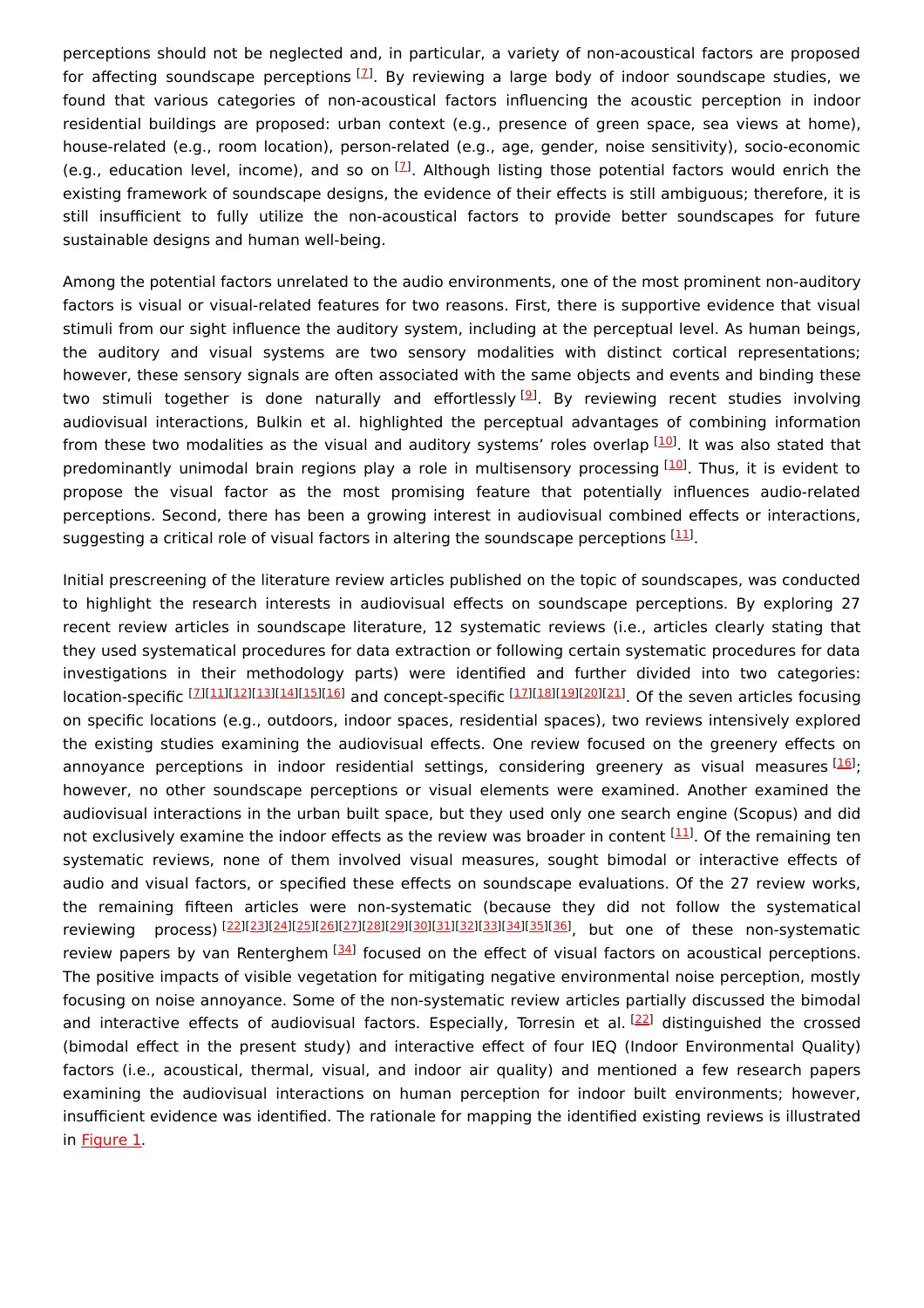

**Figure 1.** A rationale of the soundscape review articles (n = 27, published from 2000 to 2020) for audio, Indoor Environmental Quality (IEQ), and audiovisual effects. The initial prescreening of the literature review papers published on the topic of soundscapes, was conducted to clearly identify the research gap which this systematic review aims to cover.

Although several audiovisual factors have been suggested in previous literature surveys, none of the articles reviewed above deliberately explored the existing literature involving audiovisual bimodal and interactive effects on indoor soundscape assessments. Thus, updated research and review of individual studies should be conducted. Besides, there is a lack of framework showing bimodal and interactive effects of audiovisual factors on indoor soundscape evaluations, whereas their unimodal influences are commonly acknowledged, and most of the studies were conducted for the outdoor environments. Moreover, to formulate the framework of sustainable soundscape development, the utilization of the most prominent visual factors is crucial. Therefore, the clarification of the impact of visual and visual-related features on soundscape perceptions is essential.

The objective of this paper was to develop the framework for designing sustainable indoor soundscape by systematically reviewing the existing research papers involving audiovisual bimodal and interactive effects on soundscape evaluations, assessing their research methods and procedures, and identifying potential indicators influencing soundscape perceptual responses in the indoor environments. Achieving this objective will present concise assessment schemes of the indoor soundscape methodologies concerning audiovisual factors and provide evidence-based suggestions of the indicators that potentially influence the indoor soundscapes. Following two questions are being addressed in the present study: (1) what kind of evidence is there for the connection between audio, visual, and audiovisual combined factors and perceptual dimensions that are affected the most, and (2) which audio and visual factors would most contribute to the bimodal and interactive impacts on perceptual dimensions related to soundscapes.

As multiple environmental factors are inherently involved in soundscape experiences, their effects should be precisely defined and distinguishable from one another. To clarify this aspect, statistical interpretations and definitions of the terminologies (i.e., unimodal, bimodal, and interactive effects) are briefly introduced [[37](#page-6-11)] (pp. 129-158). Suppose the presence of a linear effect of a factor on a single response criterion; one could examine the main effects of X (independent variable) on Y (the dependent variable). Suppose that Y is an audio-domain variable (e.g., noise annoyance) and X is a visual-domain variable (e.g., presence of greenery); the model is designed to predict the bimodal effect because it involves two different domains (i.e., audio and visual domains). Potential impacts of visual factors on audio-domain perceptions, or vice versa, are included in the present study. In contrast, when X is an audio-domain variable (i.e., noise level) predicting the same domain-variable of Y, the model would estimate the unimodal effect, which is not followed into our research interest. Any additive effects (i.e., the additive or joint effect of a set of multiple independent variables) are not considered in this study because the independent variables are treated as a single unit, so their contributions are added together, which obfuscates the unique effects of the target variables. Furthermore, suppose that X is an audiovisual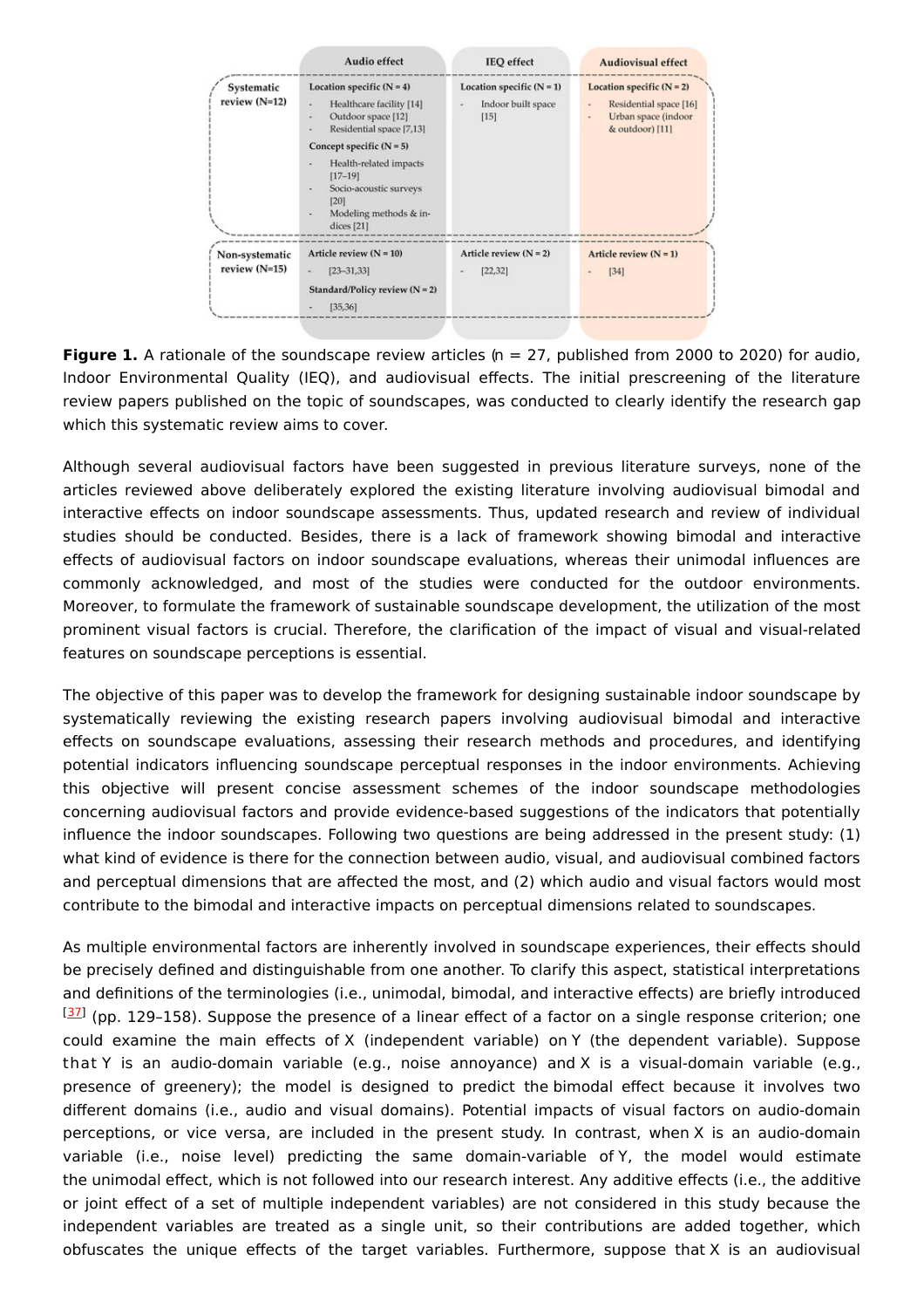interaction term (i.e., multiplication of audio and visual-domain independent variables), the model is designed to predict the audiovisual interactive (combined) effect, which is also included in the present study. If the audiovisual interactions are certified, Y will not be limited within audio or visual domains and can include various human perceptions such as psychological/emotional, physiological, behavioral, cognitive, and social responses (e.g., overall satisfaction, cognitive task performance, and so on). Moderators and mediators are excluded in this study as those variables are not commonly used, and bimodality and interactivity are more relevant in the soundscape literature.

## **2. Discussion**

This study systematically reviewed the existing research papers involving audiovisual bimodal and interactive effects on soundscape evaluations and identified potential indicators on soundscape perceptual responses in the indoor settings. A total of 30 studies were reviewed and summarized in terms of their characteristics, including study designs, methodologies, analytical models and variables, main findings, and effect types. The contextual differences, including the functions of the examined indoor spaces, the context of the target visual factors (i.e., indoor, outdoor, or interior components), and the observation condition (e.g., the point of view of the evaluations) were also discussed. Overall, most of the visual factors examined were outdoor environments, while their contexts were greatly diverse. The residential spaces' evaluations typically reflected the function of general living spaces for residents, and a living room was commonly selected as it would be the most representative space reflecting this function. The majority of their findings were the positive effects of visual factors on noise annoyance moderation in the indoor residential spaces, expecting annoyance-free soundscapes. The studies focusing on office spaces examined the conditions where people worked or had a break in their works. Thus, the expectations of this space would be more complex. In addition to the window views of the outdoor environments, some interior components (e.g., water fountain, partitions, lightings) are suggested for improving soundscapes in the office spaces, which can be more practical as they would be adjustable by office workers (i.e., users). The findings of these studies include the positive audiovisual interactive impacts on the perceived restrictiveness, relaxation, and pleasantness, expecting fatigue-free soundscapes, and the task performance, enhancing workers' achievements on their jobs.

The framework for designing a sustainable indoor soundscape has been proposed by the selected reviews, which further suggests the assessment schemes of the indoor soundscapes concerning audio, visual, and/or audiovisual factors for designing the sustainable sound environments. The two research questions were successfully answered as followed.

## **2.1. First Research Question: What Kind of Evidence Is There for the Connection between Audio, Visual, and Audiovisual Combined Factors and Perceptual Dimensions Affected the Most?**

The perceptual dimension "noise annoyance" was the one that has been often researched as well as affected by audio and visual factors the most in the indoor environments. Six solo-indicator categories and three interactive-indicator categories were identified as potential factors influencing noise annoyance responses. The parameters and directions of their impacts were highlighted for each of the indicators. Overall, the positive effects of the greenery and water views on the noise annoyance moderation were found, whereas their negative effects of the traffic road and noise barrier were also noted. However, the contradictory effect of the greenery factors on noise annoyance reduction was identified as its positive impact may not be valid under controlled experimental settings. Additionally, the improvement of the physical properties and presence of sound sources' visual information generally moderate perceived noise annoyance as those informative visual contexts would act as positive distractions that enable humans' attention to be away from negative soundscape responses. Furthermore, the significant interactions using the combination of those indicators and/or other potential audiovisual factors influence noise annoyance responses. Nonetheless, the directions of the interactive effects are yet un-stabilized and inconclusive.

Based on the selected literature reviews, the greenery factor was found to be the most promising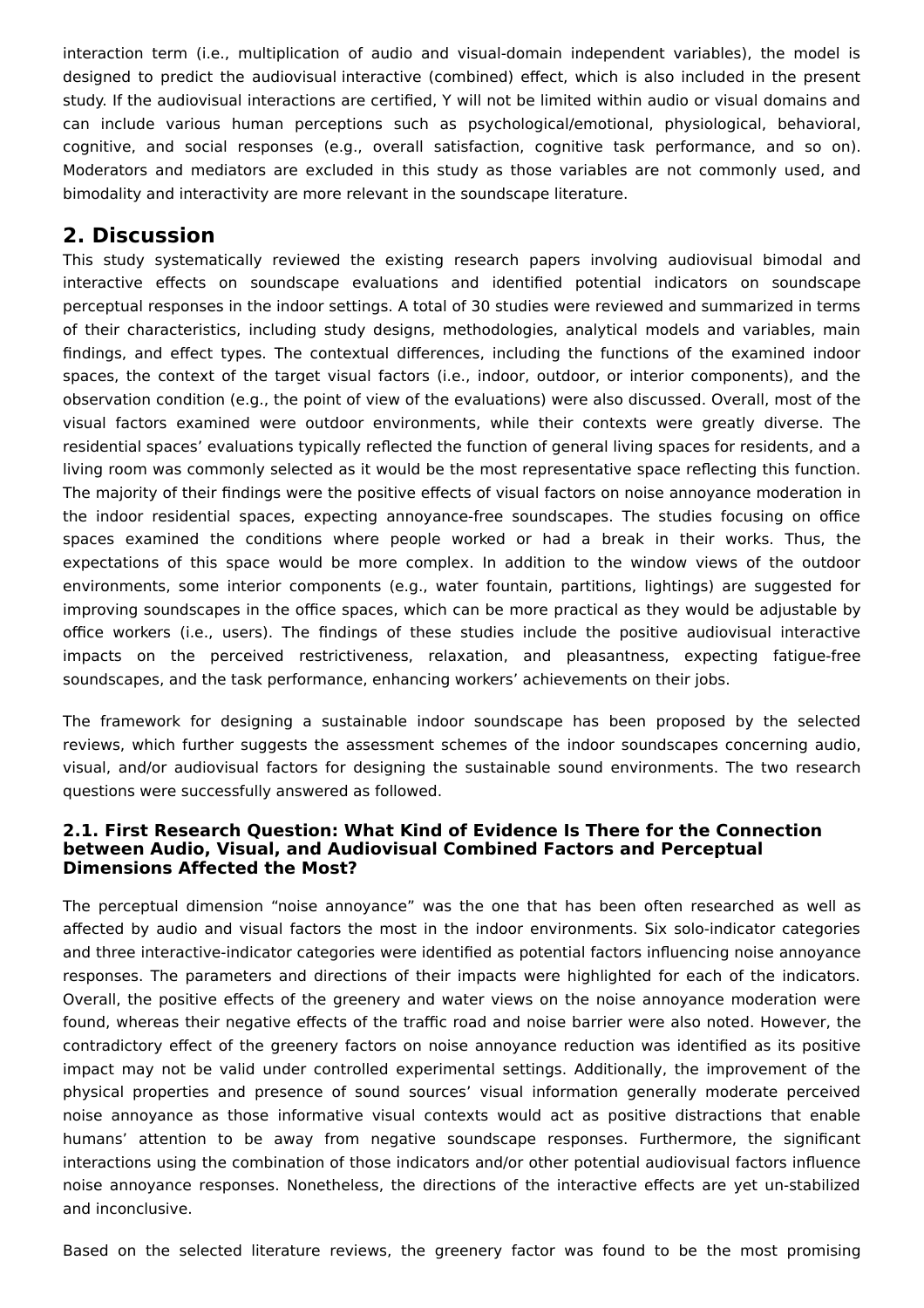variable, followed by the water features, which generally moderate noise annoyance perceived by occupants in given indoor environments. The amount of those visual elements measured by objective and subjective parameters frequently predicted the noise annoyance response. As the greenery and water factors identified in this review are generally outdoor landscape components either perceived from indoors or observed in the neighborhood spaces, they should be considered and designed by urban city designers or landscape planners.

Although there are both bimodal and interactive audiovisual effects on noise annoyance in the indoor environments found in this review, the former effect was often found in the observational studies. In contrast, both bimodal and interactive effects were extensively examined in the interventional studies. This consequence may be because field or in-situ studies would not have effective control on the audiovisual variables; in contrast, the laboratory experiments have much control for these interactive variables. As more bimodality of the greenery effects on noise annoyance was theoretically evidenced compared to their interactivity in this study, further investigations of the audiovisual interactive effects, utilizing valid measures of the interaction factors, would be required, preferably in some in-situ study designs.

### **2.2. Second Research Question: Which Audio and Visual Factors Would Most Contribute to the Bimodal and Interactive Impacts on Perceptual Dimensions Related to Soundscapes?**

Although the greenery indicator was the most evidenced in its bimodal impact on the noise annoyance response, as discussed above, its interactive effects seem still minor. Regarding the interactivity of audiovisual factors, the combination of the physical properties and presence of the visual information and/or other potential audiovisual factors would moderate perceived noise annoyance and influence other audio and visual-related perceptions. The sound sources were primarily found as one of the most probable indicators that would interactively work with visual factors and influence the perceptions of all the four perceptual domains—audio, visual, cognitive, and emotional domains. Thus, researchers should bear in mind that selecting the type of sound sources (e.g., masking or background sounds) would significantly impact the multiple perceptual responses related to the overall soundscape experiences when certain visual factors are interactively involved within. Acoustic experts or consultants may consider a proper selection of the indoor sound sources or other interior components related to sounds and provide suitable recommendations to designers or end users for promoting sound environments. In contrast to the noise annoyance response that was frequently influenced by the greenery factor's bimodality, other perceptual responses such as loudness, visual pleasantness, and restorativeness perceptions tended to be influenced by both bimodality and interactivity of the audiovisual factors. With regards to these perceptions, the bimodality of the audio or visual factors seems to be more apparent in audio and visual perceptions; whereas, the interactivity of the audiovisual factors can be seen more in perceptions of the multiple domains, including cognitive and emotional ones. Such results would provide useful insight into the practical implementations of the soundscape design. Considering the bimodality and interactivity of the audiovisual components, one can utilize auditory stimuli' bimodality influencing visual perception and vice versa. In contrast, the audiovisual stimuli' interactivity may be more suitable when changing the perceptions of multiple domains, including non-auditory ones. Although unimodal effects on soundscapes (e.g., the effect of acoustic stimuli on audio perceptions) have been more evident than bimodal and interactive effects, the change of the unimodality may only give limited solutions in practice. As accounting for the bimodality as well as interactivity, the number of the possible solutions would be factorial since more factors are involved. However, as pointed out by the previous study <sup>[\[38](#page-6-12)]</sup>, some combinations of the audiovisual factors would be experienced as incongruent and unrealistic stimuli. Furthermore, the choice of the most suitable and feasible implementations, as well as management of those budgets, should be rigorously handled.

Taken as a whole, instead of reducing unfavorable auditory stimuli (e.g., noise levels), the proposed framework highlights the improvement of the occupants' indoor soundscape experiences by adding those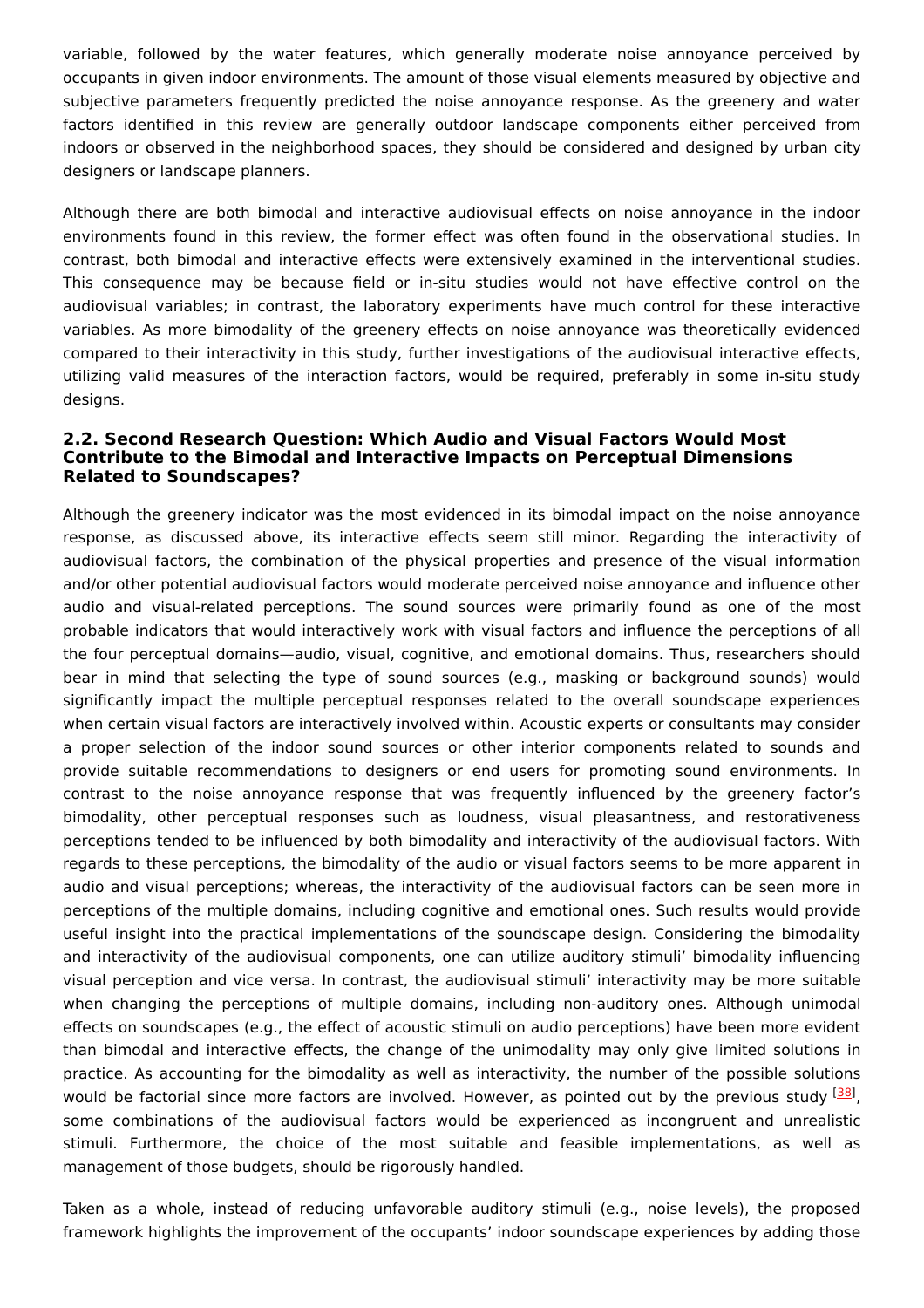non-auditory, in particular, visual factors, which opens up more possibilities and versatilities of their application for designing indoor sound environments in more sustainable ways.

#### **References**

- <span id="page-5-0"></span>1. ISO. BS ISO 12913-1:2014—Acoustics—Soundscape Part. 1: Definition and Conceptual Framework; ISO: Geneva, Switzerland, 2014.
- <span id="page-5-1"></span>2. Kang, J.; Aletta, F.; Gjestland, T.T.; Brown, L.A.; Botteldooren, D.; Schulte-Fortkamp, B.; Lercher, P.; van Kamp, I.; Genuit, K.; Fiebig, A.; et al. Ten questions on the soundscapes of the built environment. Build. Environ. 2016, 108, 284–294.
- <span id="page-5-2"></span>3. Brown, L.A. A review of progress in soundscapes and an approach to soundscape planning. Int. J. Acoust. Vib. 2012, 17, 73–81.
- <span id="page-5-3"></span>4. Aletta, F.; Astolfi, A. Soundscapes of buildings and built environments. Build. Acoust. 2018, 25, 195–197.
- <span id="page-5-4"></span>5. Dokmeci, P.N.; Kang, J. Classification of architectural spaces from the viewpoint of acoustic comfort. In Proceedings of the 39th International Congress and Exposition on Noise Control Engineering 2010, INTER-NOISE 2010, Lisbon, Portugal, 13–16 June 2010.
- <span id="page-5-5"></span>6. Markiewicz, D. Today's indoor generation: Home IAQ assessments present challenges. Chilton's Ind. Saf. Hyg. News 2018, 52, 8.
- <span id="page-5-6"></span>7. Torresin, S.; Albatici, R.; Aletta, F.; Babich, F.; Kang, J. Assessment methods and factors determining positive indoor soundscapes in residential buildings: A systematic review. Sustainability 2019, 11, 5290.
- <span id="page-5-7"></span>8. Botteldooren, D.; Andringa, T.; Aspuru, I.; Brown, A.L.; Dubois, D.; Guastavino, C.; Kang, J.; Lavandier, C.; Nilsson, M.; Preis, A.; et al. From sonic environment to soundscape. In Soundscape and the Built Environment; Kang, J., Schulte-Fortkamp, B., Eds.; CRC Press: Boca Raton, FL, USA, 2016; pp. 17–41.
- <span id="page-5-8"></span>9. Recanzone, G.H. Interactions of Auditory and Visual Stimuli in Space and Time. Hear. Res. 2009, 258, 89–99.
- <span id="page-5-9"></span>10. Bulkin, D.A.; Groh, J.M. Seeing sounds: Visual and auditory interactions in the brain. Curr. Opin. Neurol. 2006, 16, 415– 419.
- <span id="page-5-10"></span>11. Li, H.; Lau, S.K. A review of audio-visual interaction on soundscape assessment in urban built environments. Appl. Acoust. 2020, 166, 107372.
- <span id="page-5-11"></span>12. Dzhambov, A.M.; Dimitrova, D.D. Urban green spaces' effectiveness as a psychological buffer for the negative health impact of noise pollution: A systematic review. Noise Health 2014, 16, 157–165.
- <span id="page-5-12"></span>13. Vardaxis, N.G.; Bard, D.; Waye, K.P. Review of acoustic comfort evaluation in dwellings—part I: Associations of acoustic field data to subjective responses from building surveys. Build. Acoust. 2018, 25, 151–170.
- <span id="page-5-13"></span>14. Iyendo, T.O. Sound as a supportive design intervention for improving health care experience in the clinical ecosystem: A qualitative study. Complement. Ther. Clin. Pract. 2017, 29, 58–96.
- <span id="page-5-14"></span>15. Frontczak, M.; Wargocki, P. Literature survey on how different factors influence human comfort in indoor environments. Build. Environ. 2011, 46, 922–937.
- <span id="page-5-15"></span>16. Dzhambov, A.M. More residential greenspace is associated with lower noise annoyance: Results from a quantitative synthesis of the literature. In Traffic Noise: Exposure, Health Effects and Mitigation; Łucjan, C., Gérard, D., Eds.; Nova Science Publishers: New York, NY, USA, 2017; pp. 77–104.
- <span id="page-5-16"></span>17. Aletta, F.; Oberman, T.; Kang, J. Associations between positive health-related effects and soundscapes perceptual constructs: A systematic review. Int. J. Environ. Res. Public Health 2018, 15, 2392.
- <span id="page-5-17"></span>18. van Kamp, I.; van den Berg, F. Health effects related to wind turbine sound, including low-frequency sound and infrasound. Acoust. Aust. 2018, 46, 31–57.
- <span id="page-5-18"></span>19. Erfanian, M.; Mitchell, A.J.; Kang, J.; Aletta, F. The psychophysiological implications of soundscape: A systematic review of empirical literature and a research agenda. Int. J. Environ. Res. Public Health 2019, 16, 3533.
- <span id="page-5-19"></span>20. Engel, M.S.; Fiebig, A.; Pfaffenbach, C.; Fels, J. A review of socio-acoustic surveys for soundscape studies. Curr. Pollut. Rep. 2018, 4, 220–239.
- <span id="page-5-20"></span>21. Lionello, M.; Aletta, F.; Kang, J. A systematic review of prediction models for the experience of urban soundscapes. Appl. Acoust. 2020, 170, 107479.
- <span id="page-5-21"></span>22. Torresin, S.; Pernigotto, G.; Cappelletti, F.; Gasparella, A. Combined effects of environmental factors on human perception and objective performance: A review of experimental laboratory works. Indoor Air 2018, 28, 525–538.
- <span id="page-5-22"></span>23. Aburawis, A.A.M.; Yorukoglu, P.N.D. An integrated framework on soundscape perception and spatial experience by adapting post-occupancy evaluation methodology. Build. Acoust. 2018, 25, 3–16.
- <span id="page-5-23"></span>24. Bild, E.; Coler, M.; Pfeffer, K.; Bertolini, L. Considering sound in planning and designing public spaces: A review of theory and applications and a proposed framework for integrating research and practice. J. Plan. Lit. 2016, 31, 419– 434.
- <span id="page-5-24"></span>25. Brambilla, G.; Verardi, P. Soundscape in urban parks and wilderness areas: A review of studies in Italy. In Proceedings of the 38th International Congress and Exposition on Noise Control Engineering 2009, INTER-NOISE 2009, Ottawa, ON,